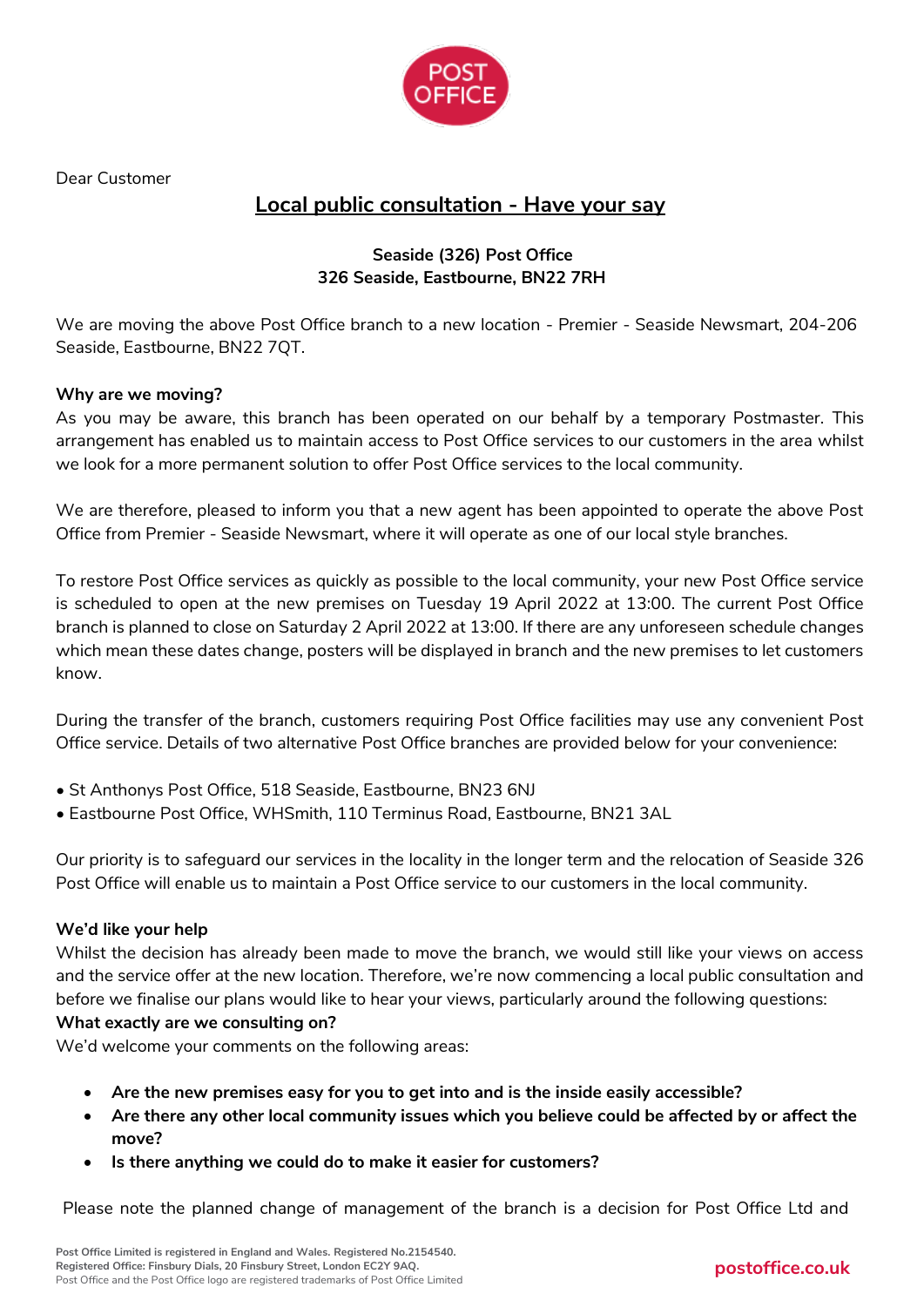therefore we are not seeking feedback on this aspect of the change.

| Local Public Consultation starts | <b>15 March 2022</b> |  |
|----------------------------------|----------------------|--|
| Local Public Consultation ends   | 26 April 2022        |  |

In order to maintain a Post Office service to our customers in Seaside 326, the new Post Office service is due to open on Tuesday 19 April 2022 at Premier - Seaside Newsmart. However, this does not affect the period of public consultation which is ongoing until Tuesday 26 April 2022.

You can share your views on the planned change through our easy and convenient online questionnaire via postofficeviews.co.uk. When entering the website, you can use the search function to find the consultation for this branch either by branch name, postcode or the unique branch code **214907**

**How to share your views: Consultation Hub (postofficeviews.co.uk)** comments@postoffice.co.uk Call: 03452 66 01 15 Textphone: 03457 22 33 55 FREEPOST Your Comments – N.B. This is the full postal address. Items sent by Freepost take 2 working days, please allow enough time for responses to be received.

**Want to tell us what you think right here and now? Scan here.**

If you don't have a QR code scanner on your phone, you can find one in your app store.



### **Good to know**

- Customers will access Post Office services at two low-screened, open-plan, modern serving points that's part of the retail counter.
- Working with the postmaster, we'd adapt the current store layout, fixtures and fittings to accommodate the Post Office tills if needed.
- Currently, there is a step at the entrance to the new premises. The new operator will be completing works to install a permanent ramp with handrails to provide improved access for customers.
- The Post Office will offer a range of products and services over longer opening hours so customers can access their branch when it's convenient. Customer satisfaction with local style branches is high, and many customers visit outside traditional opening hours.
- All staff employed by Premier Seaside Newsmart to work in the new branch will be trained to the highest standards with on-going training on products and services, as well as operational and service-related matters.
- Posters and leaflets will now be displayed in branch to let customers know about the relocation and to ask their views.
- Any information we receive will be carefully considered as we finalise our plans.
- If you are a local representative, we will write to you again at the end of the consultation to respond to the main issues raised and to explain our final plans for the branch.
- This consultation is being carried out in line with our Principles of Community Engagement which have been agreed with Citizens Advice, Citizens Advice Scotland and the General Consumer Council for Northern Ireland - the independent statutory consumer watchdogs. An extract relating to Consultation is available at the end of this letter.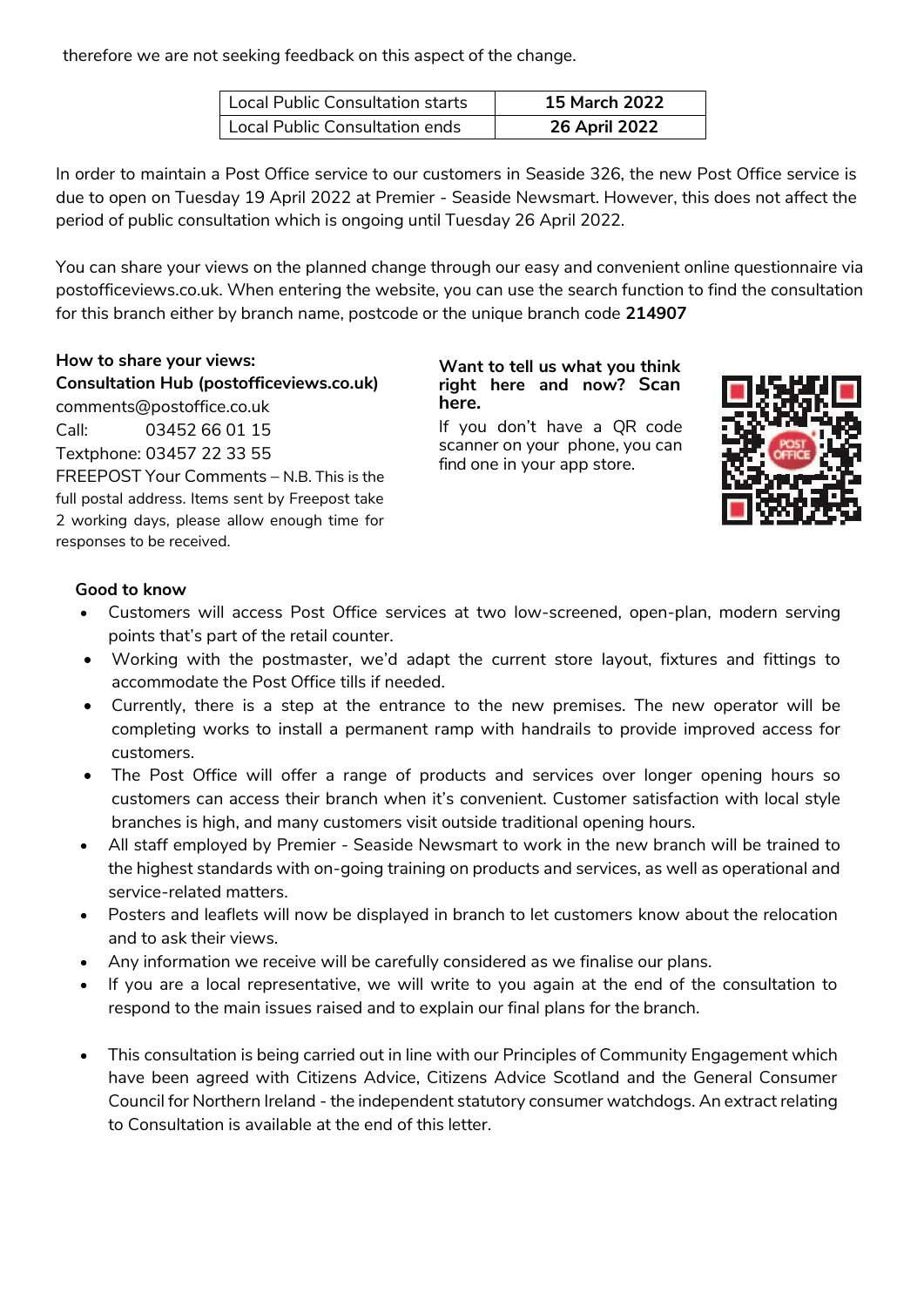If you are a local representative, it would be helpful if you could share this information through your social media channels and with any local groups or organisations that you know within the community, for example on noticeboards, local charities and in GP surgeries, to help our customers and your constituents understand what is happening to Seaside (326) Post Office. If you would like a supply of posters, please let us know. Our contact details can be found at the top of the first page.

Thank you for considering our planned changes and supporting the Post Office in Seaside (326).

Yours faithfully

*Jason Collins*

**Jason Collins Network Provision Manager Post Office Limited**

**To get this information in a different format, for example, in larger print, audio or braille call 03452 66 01 15 or Textphone 03457 22 33 55.**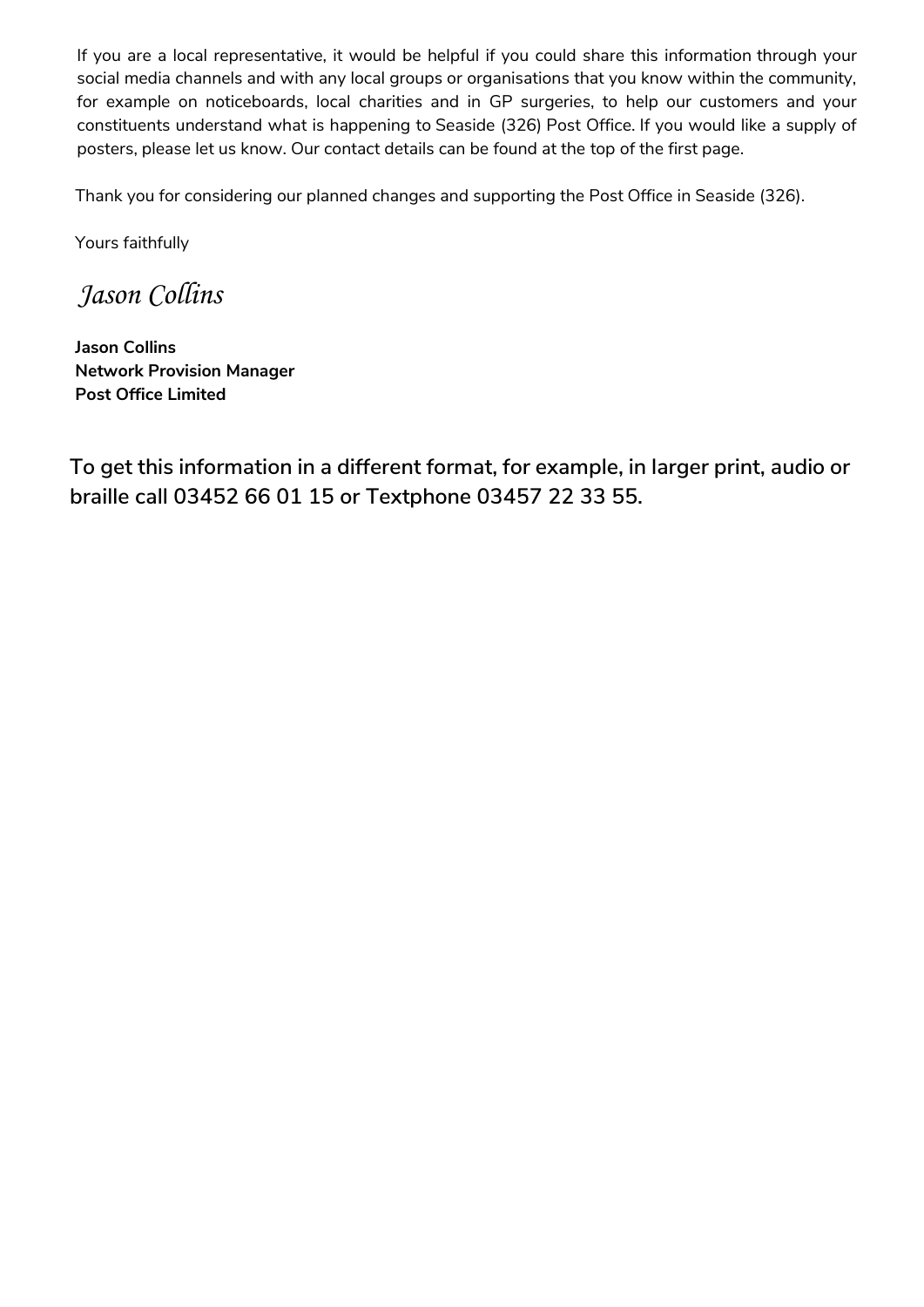## **Seaside (326) Post Office Information Summary**

### **Current Location New Location**

**326 Seaside Eastbourne BN22 7RH**

**Premier - Seaside Newsmart 204-206 Seaside Eastbourne BN22 7QT**

#### **Current opening hours**

| Monday to Friday | $08:30 - 18:00$ |
|------------------|-----------------|
| Saturday         | $09:00 - 13:00$ |
| Sunday           | Closed          |

|  |  |  |  | New opening hours |  |
|--|--|--|--|-------------------|--|
|--|--|--|--|-------------------|--|

| Monday to Friday | $08:00 - 18:00$ |
|------------------|-----------------|
| Saturday         | $08:00 - 13:00$ |
| Sunday           | $08:00 - 13:00$ |

### **During the Coronavirus pandemic the branch may need to make changes to its opening hours.**

### **The latest available branch information can be found on our website www.postoffice.co.uk/branch-finder**

#### **Products & Services**

A range of range of products and services will continue to be available, with Euros and Dollars Travel Money, however excluding On Demand Travel Money and Passport Check and Send.

#### **Serving positions**

There will be two serving positions at the retail counter.

#### **Access**

Currently, there is a step at the entrance to the new premises. The new operator will complete works to install a permanent ramp with handrails.

Internally, there will be a hearing loop and space for a wheelchair.

#### **Getting there**

The new premises will be located approximately 700 metres away from the current branch, along mostly level terrain.

Roadside parking is available outside the new premises and nearby.

There is a frequent bus service from the current branch to the new premises.

The nearest bus stop is located on the opposite side of the road of the new premises near Christ Church, 34 metres away.

#### **Retail**

Convenience store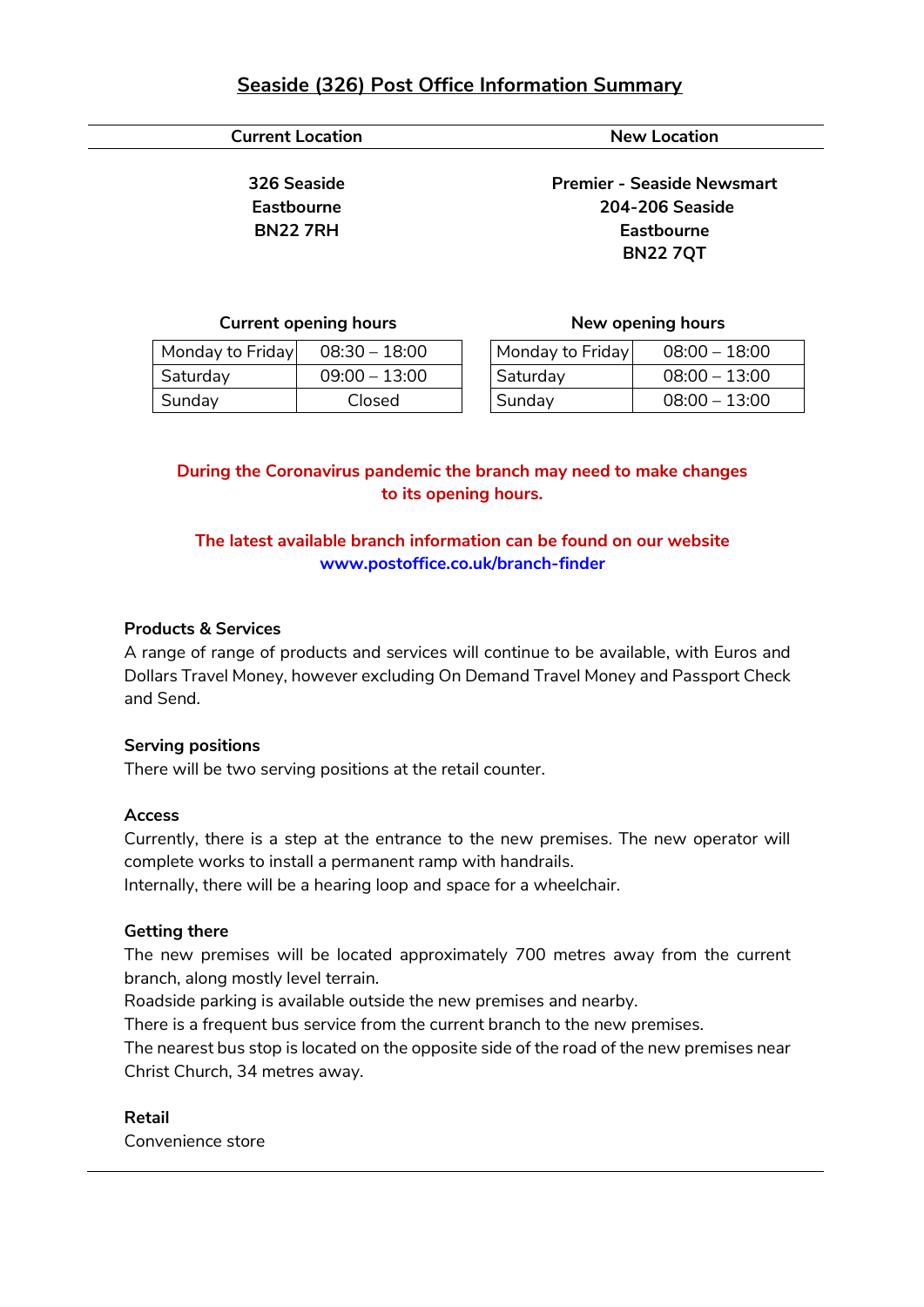### **Seaside (326) Post Office services available For information about product availability call 03457 223344. For details of maximum value of transactions, please speak to the operator. Current branch New branch Mail** First & Second Class mail  $\checkmark$  √  $\checkmark$ Stamps, stamp books (1st class 6 & 12 only, 2<sup>nd</sup> class 12 only)  $\checkmark$   $\checkmark$ Special stamps (Christmas issue only) & postage labels  $\checkmark$ Signed For  $\checkmark$ Special Delivery ✓ ✓ Home shopping returns  $\begin{array}{ccc} \bullet & \bullet & \bullet \end{array}$ Inland small, medium & large parcels ✓ ✓ Express & contract parcels  $\checkmark$  √  $\checkmark$  √ British Forces Mail (BFPO) ✓ ✓ International letters & postcards (inc. Tracked & Signed)  $\checkmark$  √ | √ International parcels up to 2kg & printed papers up to 5kg  $\checkmark$ Parcelforce Worldwide International parcels  $\checkmark$  √  $\checkmark$ Articles for the blind (inland & international)  $\checkmark$   $\checkmark$ Royal Mail redirection service ✓ ✓ Local Collect  $\checkmark$ Drop & Go ✓ ✓ **Withdrawals, deposits and payments** Post Office Card Account  $\checkmark$  √  $\checkmark$ All personal and business banking cash withdrawals, deposits, balance enquiries & enveloped cheque deposits (card, barcoded or manual). ✓ ✓ Postal orders  $\checkmark$ Moneygram  $\checkmark$   $\checkmark$ Change giving  $\begin{array}{ccc} \sim & \end{array}$ Bill payments (card, barcoded or manual) Key recharging  $\checkmark$ **Driving** Vehicle tax  $\checkmark$ **Licences** Rod fishing licences  $\sqrt{2}$ **Travel** Pre-order travel money  $\checkmark$   $\checkmark$ On demand travel money ✓ **Euros & Dollars** Travel insurance referral  $\checkmark$ Passport Check & Send **∠** ∴ Next Send **∠** ∴ Next Send **∠**  $\mathbf{x}$ Mobile Top-ups & E vouchers  $\begin{array}{ccc} \uparrow & \downarrow & \downarrow & \downarrow \end{array}$   $\begin{array}{ccc} \downarrow & \downarrow & \downarrow & \downarrow \end{array}$ **Payment by cheque** Products marked **x** are available at **Eastbourne** Post Office, WHSmith, 110 Terminus Road, Eastbourne, BN21 3AL Opening times: Mon – Fri 09:00 – 17:30 Sat 09:00 – 14:00